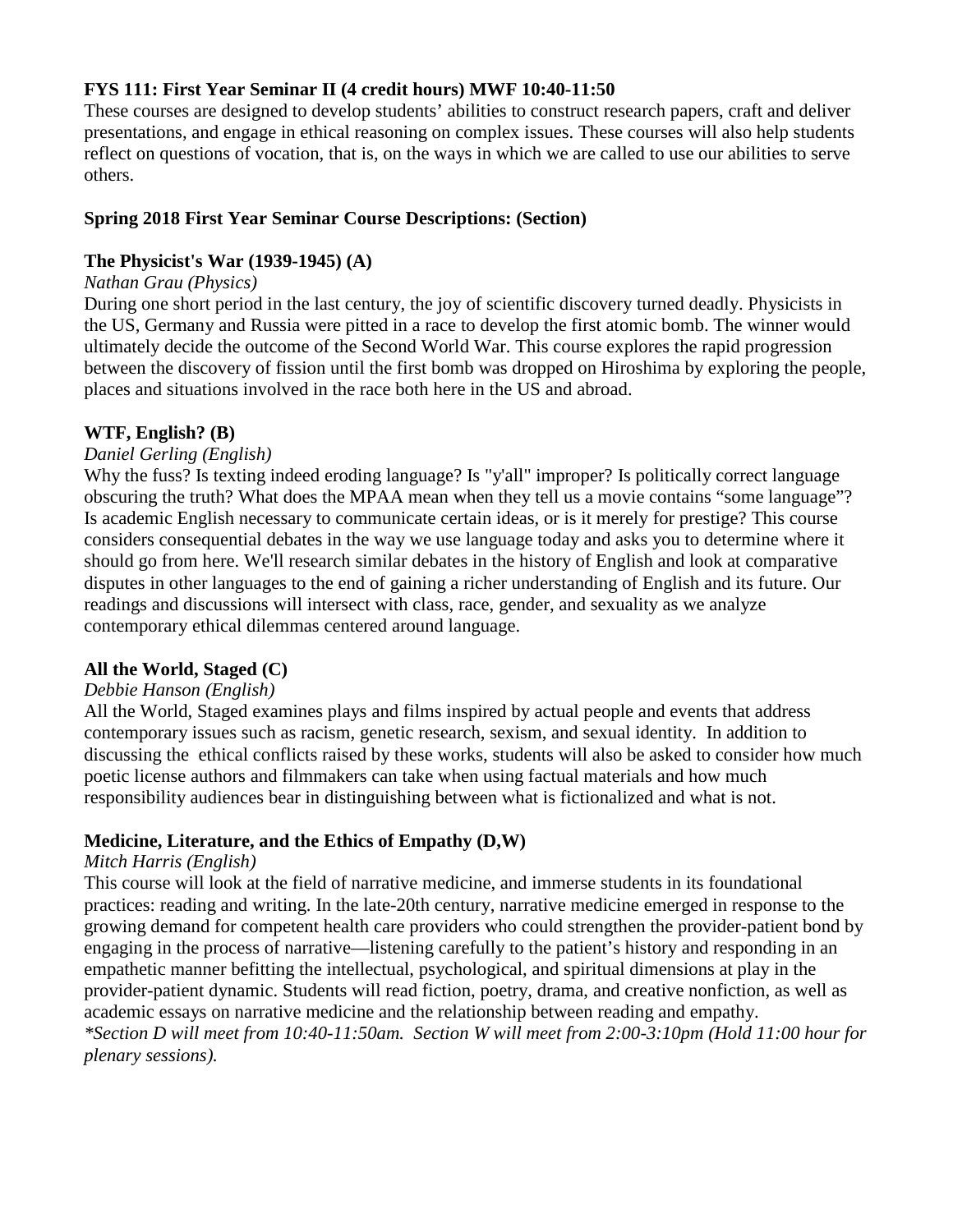# **Crimes, Cops, and Culprits (E)**

#### *Cheryl Jackson Nelson (English)*

Approximately 18,417,000 crimes are committed annually in the United States. These crimes range from theft to assault to murder, and they result in over 11,206,000 arrests by the more than 900,000 law enforcement personnel. Through discussion and research of real-life crimes, narratives of law enforcement, and crime videos, students will explore the investigative process: Why are victims selected? How are suspects identified? What police procedures are practiced? Students will consider the ethical implications of these and other questions concerning the criminals, the crimes, the victims, and those who apprehend the suspects.

# **Human Rights in Latin America (F)**

### *Cory Conover (History)*

Exactly because of its grinding poverty, violence, and corrupt politicians, the issue of human rights is at the forefront of concerns for Latin Americans today. Through this class, you will come to understand the underlying reasons why such injustice prevails and what might be done. We examine human rights through topics like civil wars, drug trafficking, and government malfeasance as well as the effects of U.S. foreign policy—particularly development and military aid—on Latin America.

### **The Grand Endeavor of Making and Taking Drugs (G) (Grand Endeavor of Drug Making)**

### *Mark Larson (Biology)*

It has been said that the creation and manufacturing of prescription medication is second only to warfare in terms of its total scale of human effort. The number of pieces that work together to fill our medicine cabinets is immense. However, there is a considerable range of considerations that go into drug making – scientific, economic, philosophical, and ethical – that allow the process of drug making to reflect who we are and what we believe as human beings. This class will examine the grand endeavor of drug making and the decisions that go into what gets made and consumed.

# **Aloha 'Oe (H)**

#### *Michael Mullin (History)*

Is it ever okay for the citizens of one country to forcibly seize another? What if that seizure produces a better standard of living, not right away, but over the course of a century? These are the types of questions the overthrow of the Hawaiian Monarchy produced in 1893. The revolutionaries wanted the United States to annex the islands, but was such an annexation moral and legal? Using Hawaii as its focus, but examining events from around the world, this course examines the ethics of colonial conquest.

# **Feast or Famine: A Foodie's Guide to the Politics of Hunger and Consumption (I) (Feast or Famine)**

#### *Ann Kolbrek (Success Center/English)*

In a world filled with self-proclaimed "foodies," we rarely consider the political implications of food. This course will examine food as a political weapon for both oppressor and oppressed. Appetite, hunger, and satiety will not only be the subjects of our readings, but more importantly the lens through which we examine scenes of oppression and representations of identity. We will ask how hunger shapes consciousness, subjectivity, and language. Even more, how does this tool influence identity, particularly already marginalized identities? Our readings/films invite students to explore food in the contexts of famine, hunger strikes, and eventually overconsumption and inebriation.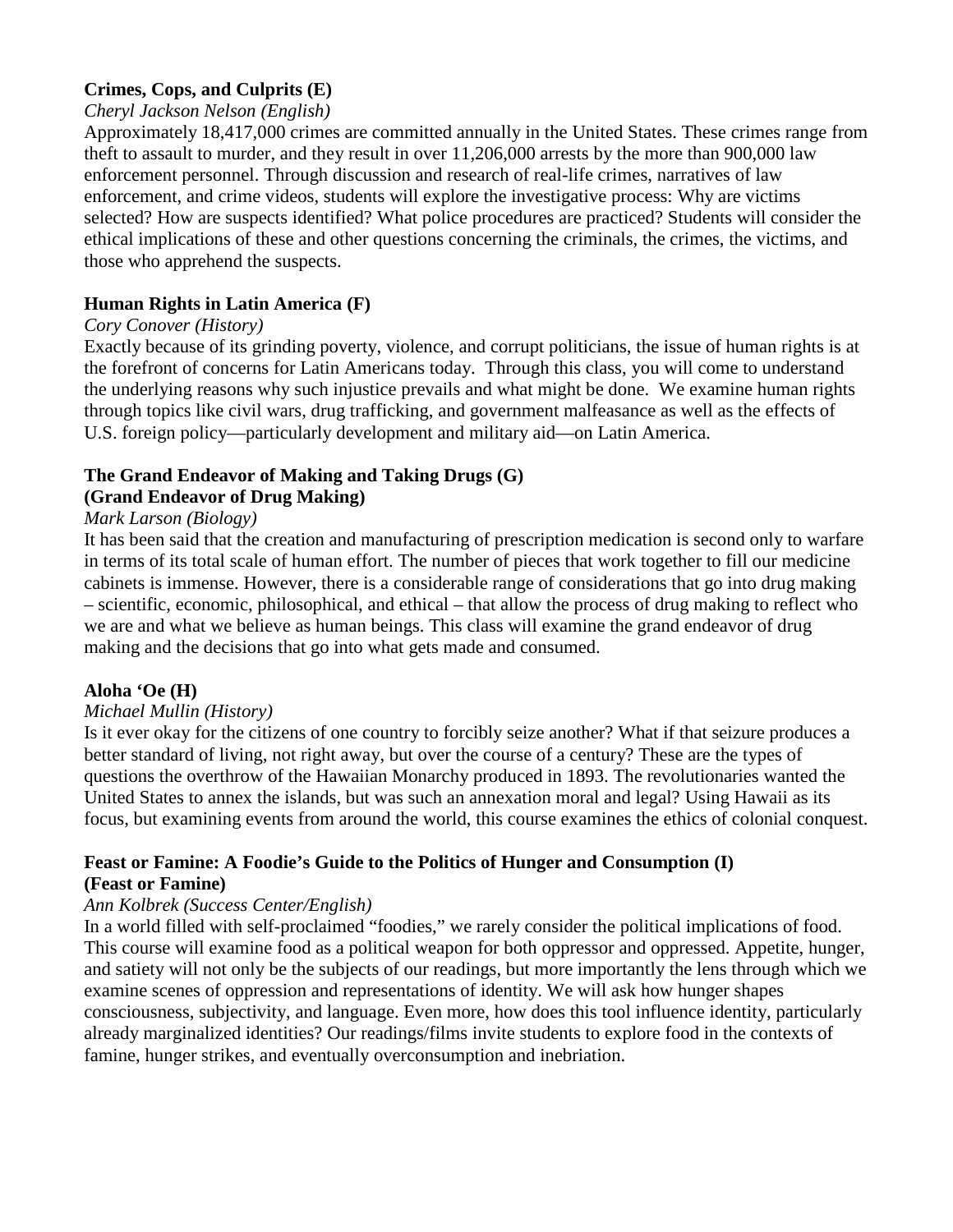# **The Good, the Bad, and the Ugly: A Literary Exploration of Character (J, X)**

# *Beth Boyens (English)*

Literature is filled with conflicts of good versus evil. Determining a character's character is often easy: the good wear white and do right; the bad wear black and do wrong. What, though, is our response when those lines blur, when characters and real-life people are simultaneously good and bad—or neither? And what does the way we label another's character say about our own? This course will explore literary depictions of good, bad, ugly, and beautiful to wrestle with questions of how and why we draw such lines and whether they are helpful or hurtful— whether the labels themselves are good, bad, or ugly. *\*Section J will meet from 10:40-11:50am. Section X will meet from 2:00-3:10pm (Hold 11:00 hour for plenary sessions).*

# **Generations in the Workplace (K)**

### *Jaciel Keltgen (Business)*

According to the U.S. Bureau of Labor Statistics, three generations currently represent about 97 percent of the U.S. workforce – Baby Boomers, Generation X and Millennials. Millennials are the largest generation in the workforce and by 2020 will comprise about half the workforce. A later generation, Generation Z, is now entering the college years. Participants in this course will gain an understanding of demographics in the workplace, learning how organizations manage and motivate employees in terms of job satisfaction, leadership, training, understanding and appreciating individual differences, conflict resolution, mentorship and empowerment.

# **Education: Grading Our Schools (L)**

# *Monica Lhotzky (German)*

What are we required to learn? Why do we learn these things in our schools? Do we learn what is important and necessary? Do grades reflect performance and mastery? These fundamental questions will be explored. An educational system reveals the values of the society that created it. In this course, U.S. schools and their curricula and policies are critically examined via a comparison with educational systems around the world.

#### **Waking India: Gandhi and the Struggle for Independence (M) (India: Gandhi and Independence)**

# *Margaret Preston (History)*

In 1885, the Indian National Congress (INC) formed to fight for India's Independence. The INC would eventually be led by Mohandas K. Gandhi. This course will wrestle with the history of the INC and look at the life of Gandhi. His fight was not only to bring independence to India, but to do so through peaceful civil disobedience. In addition, Gandhi unsuccessfully, but peacefully, struggled to overcome the sectarian divisions which would lead to a geographic split and the creation of Pakistan in 1947. Ironically, Gandhi will be dead within a year—assassinated, not by a Muslim, but a radical Hindu.

# **Media Activism (N)**

# *Kathleen McCollugh (Communication Studies)*

What role does/should the media play in social change? Media activism appears to play a critical role in everyday activism and within broader social movements such as Occupy Wall Street, Arab Spring, #BlackLivesMatter, and the feminist movement. In this course, we will work to formulate ethical perspectives on the power and limits of media to contribute to social change or whether it's all "slacktivism." To do so, we will consider examples of media activism as they take shape in a variety of media forms such as documentary, 4Chan/Anonymous, and social media (Twitter, Tumblr, blogs).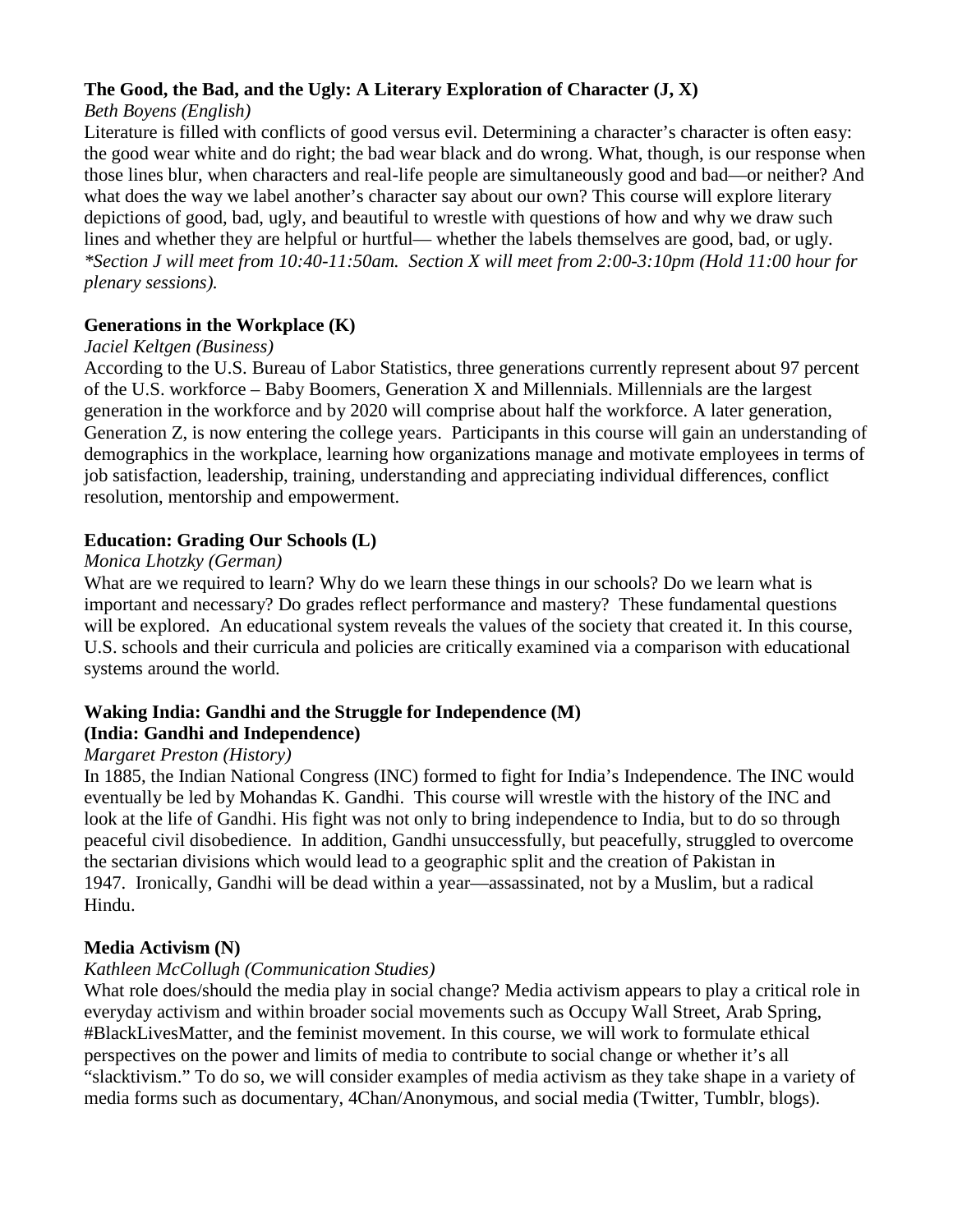### **Cinema, Character, and Culture (O)**

#### *Heather Bart (Communication Studies)*

Students today are born into a culture who's most powerful and popular narratives are told through moving pictures and sound. This course examines how TV shows/films both represent and create moral narratives that define our culture. We will develop thoughtful, complex answers to social and ethical questions raised in film/TV. Through TV/film viewing, readings, critical thinking and writing, students will develop an understanding of what films (narratives) communicate aesthetically, philosophically, spiritually and sociologically about who you are, who you might be, and how you might treat your fellow humans in the years to come.

### **The Ethics of Organized Sport (P)**

### *John Bart (Communication Studies)*

Sports in America will be used to learn ethical reasoning. While professional and college sports generate significant economic development, they also require cash strapped government entities to invest in expensive facilities. While sports teams generate community pride, they also divide communities through fan loyalty. While sport has been on the cutting edge of racial integration and gender equality, it has spawned backlash to that same diversity. While team sport champions physical fetes and athletic grace, it also causes significant injuries and tempts people to exploit performance enhancing drugs. We will examine the ethics of these issues and others of the classes choosing throughout the semester.

# **This Ain't Your Gramma's Norway (Q)**

#### *Michael Nitz (Communication Studies)*

Augustana is rich in Norwegian heritage. Augustana is also very active in Norway today. This course will explore the paradoxes and contradictions that are contemporary Norway. Students will learn ethical reasoning skills, writing and communication as we study ethical dilemmas such as the following: Norway is the world's peace superpower, yet makes drones for the US military. Norway is a leader in environmental rights, yet is a top five oil and gas producer. Norway has "free" health care, but is it really the world's happiest place? The course will focus particular attention on how Norway communicates itself.

# **Baseball Ethics or "Would Kant Cork His Bat?" (R)**

#### *Richard Bowman (Religion)*

Historian Jacques Barzum has noted: "Whoever wants to know the heart and mind of Americans had better learn baseball." As such, baseball reflects the profound moral and ethical issues with which America has struggled. In addition to the violation of the written and unwritten rules of baseball, the history of baseball portrays America's engagement with race, immigration, political corruption, the role of women, and the conflict between labor and management as well as such personal character issues as substance abuse, performance enhancing drugs, and gambling.

#### **Global Poverty (S)**

#### *Stephen Minister (Philosophy)*

We often hear that more than one billion people live on less than a dollar a day. But what does this really mean? And why does this happen? And do we have a responsibility to do anything about it? This course will explore the realities and causes of poverty in a global context in order to ask what can and should be done in response to global poverty and who should do it. We will continue to develop our abilities in both written and oral communication as strategies for thinking through this question in a critical, cooperative, and creative manner.